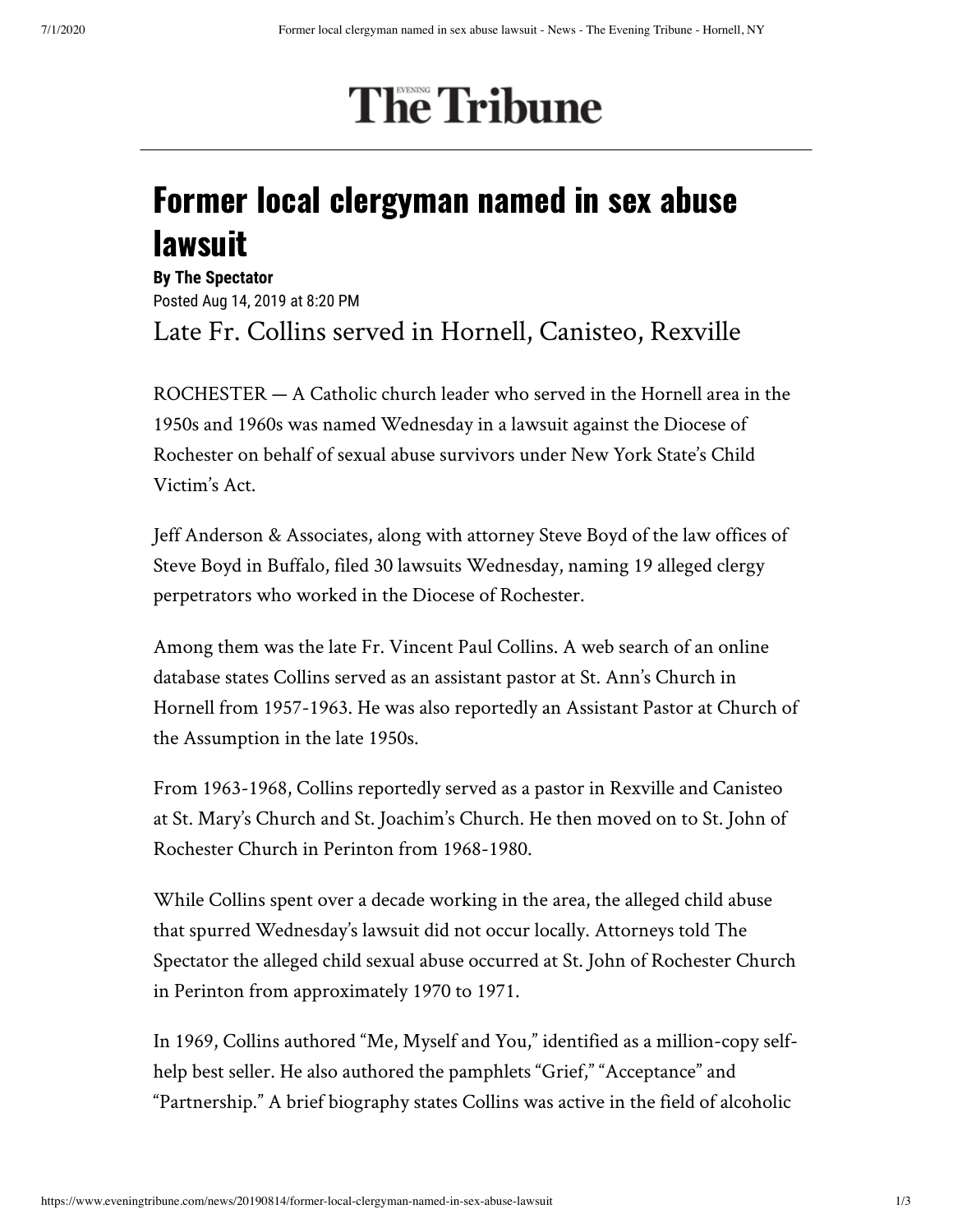rehabilitation and the leader of many Alcoholics Anonymous retreats both locally and nationally.

Collins died Feb. 3, 1980 at the age of 64.

Of the 19 clergy named in Wednesday's lawsuit, 11 of them, including Collins, were identified for the first time. Each case came about from survivors of alleged abuse bringing forth lawsuits. The alleged victims were not identified.

"We're suing church organizations in all of these cases," Boyd said during a Wednesday press conference in Rochester. "In many cases that's the Diocese of Rochester. That could be an order such as the Franciscans or the Jesuits or any of the other orders. That could be a parish, that could be a school. Any church organization that gave these predators access to children would be among those named in these lawsuits because it's a case of negligent retention, negligent supervision of the people that they employed and the people they oversee."

Stacey Benson, an attorney with Jeff Anderson & Associates, encouraged any other survivors of abuse to come forward.

"One of the things that survivors want is to know they're not alone. If you're watching this and you see a name, you can know you're not alone," Benson said. "We feel that this is a public safety imperative in the sense that all these names should be out there. The diocese shouldn't be hiding them. They should be telling their communities where these people are, where they worked and what they knew. We do call on the bishop here in Rochester to release that information and really be transparent to help survivors in their healing process."

In addition to the lawsuits against clergy, Boyd said the team has 20-30 cases of other types of abuse in schools, scouting and other organizations in the 7th Judicial District seated in Rochester. Those lawsuits will be filed eventually, stated Benson.

In all, 427 sex abuse lawsuits were filed by 5 p.m. Wednesday across New York. Some of the cases have one plaintiff, while others include several dozen.

The state's statute of limitations had been among the nation's most restrictive before state lawmakers extended it earlier this year for new cases. The Child Victims Act gives victims until age 55 to file lawsuits and until age 28 to seek